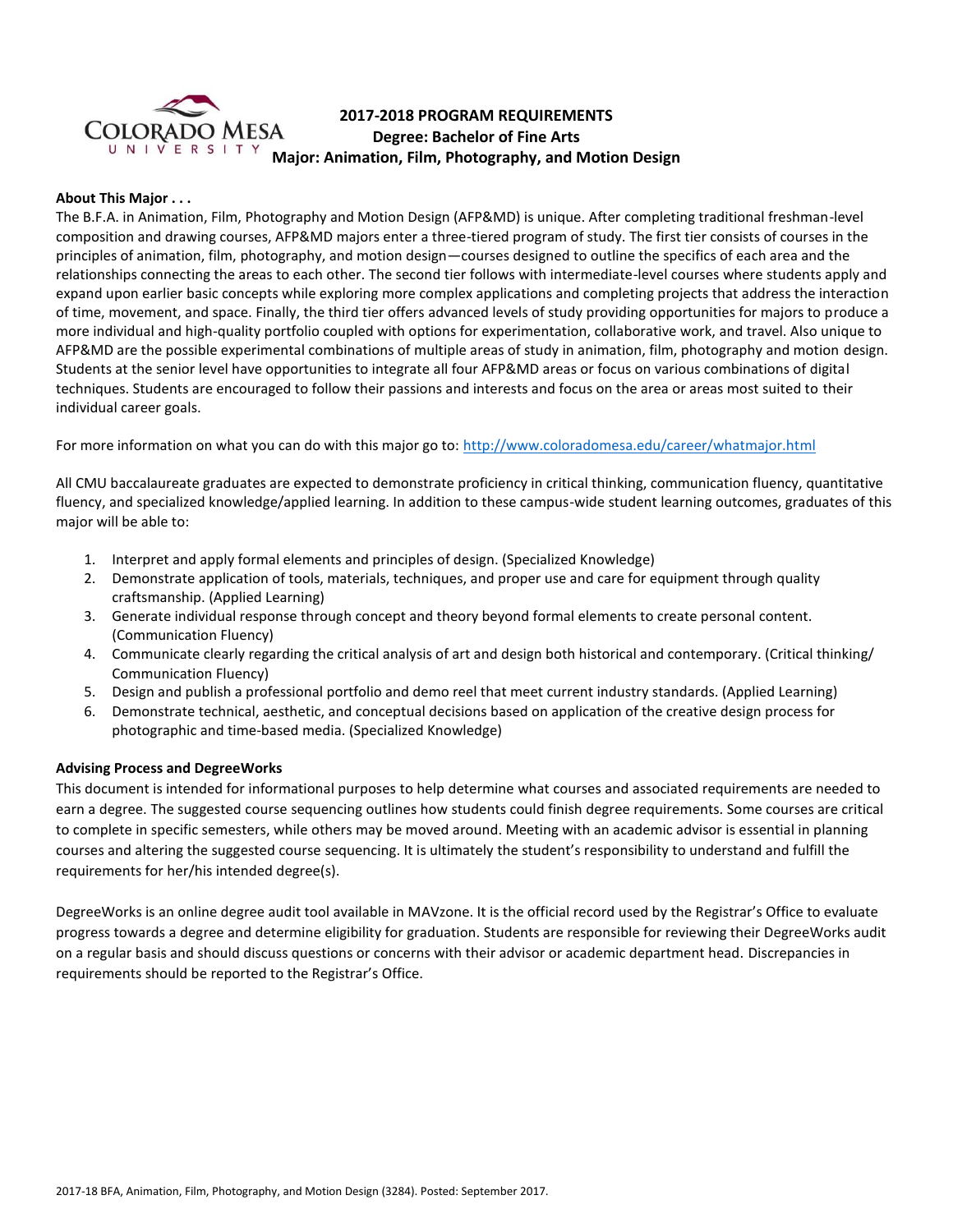# **Graduation Process**

Students must complete the following in the first two months of the semester prior to completing their degree requirements:

- Review their DegreeWorks audit and create a plan that outlines how unmet requirements will be met in the final semester.
- Meet with their advisor and modify their plan as needed. The advisor must approve the final plan.
- Submit the "Intent to Graduate" form to the Registrar's Office to officially declare the intended graduation date and commencement ceremony plans.
- Register for all needed courses and complete all requirements for each degree sought.

Submission deadlines and commencement details can be found at [http://www.coloradomesa.edu/registrar/graduation.html.](http://www.coloradomesa.edu/registrar/graduation.html)

If a student's petition for graduation is denied, it will be her/his responsibility to consult the Registrar's Office regarding next steps.

### **INSTITUTIONAL DEGREE REQUIREMENTS**

The following institutional degree requirements apply to all CMU baccalaureate degrees. Specific programs may have different requirements that must be met in addition to institutional requirements.

- 120 semester hours minimum.
- Students must complete a minimum of 30 of the last 60 hours of credit at CMU, with at least 15 semester hours in major discipline courses numbered 300 or higher.
- 40 upper-division credits (an alternative credit limit applies to the Bachelor of Applied Science degree).
- 2.00 cumulative GPA or higher in all CMU coursework.
- A course may only be used to fulfill one requirement for each degree/certificate.
- No more than six semester hours of independent study courses can be used toward the degree.
- Non-traditional credit, such as advanced placement, credit by examination, credit for prior learning, cooperative education and internships, cannot exceed 30 semester credit hours for a baccalaureate degree; A maximum of 15 of the 30 credits may be for cooperative education, internships, and practica.
- Pre-collegiate courses (usually numbered below 100) cannot be used for graduation.
- Capstone exit assessment/projects (e.g., Major Field Achievement Test) requirements are identified under Program-Specific Degree Requirements.
- The Catalog Year determines which program sheet and degree requirements a student must fulfill in order to graduate. Visit with your advisor or academic department to determine which catalog year and program requirements you should follow.
- See "Requirements for Undergraduate Degrees and Certificates" in the catalog for a complete list of graduation requirements.

### **PROGRAM-SPECIFIC DEGREE REQUIREMENTS**

A "B" or higher is required in all foundation and major courses.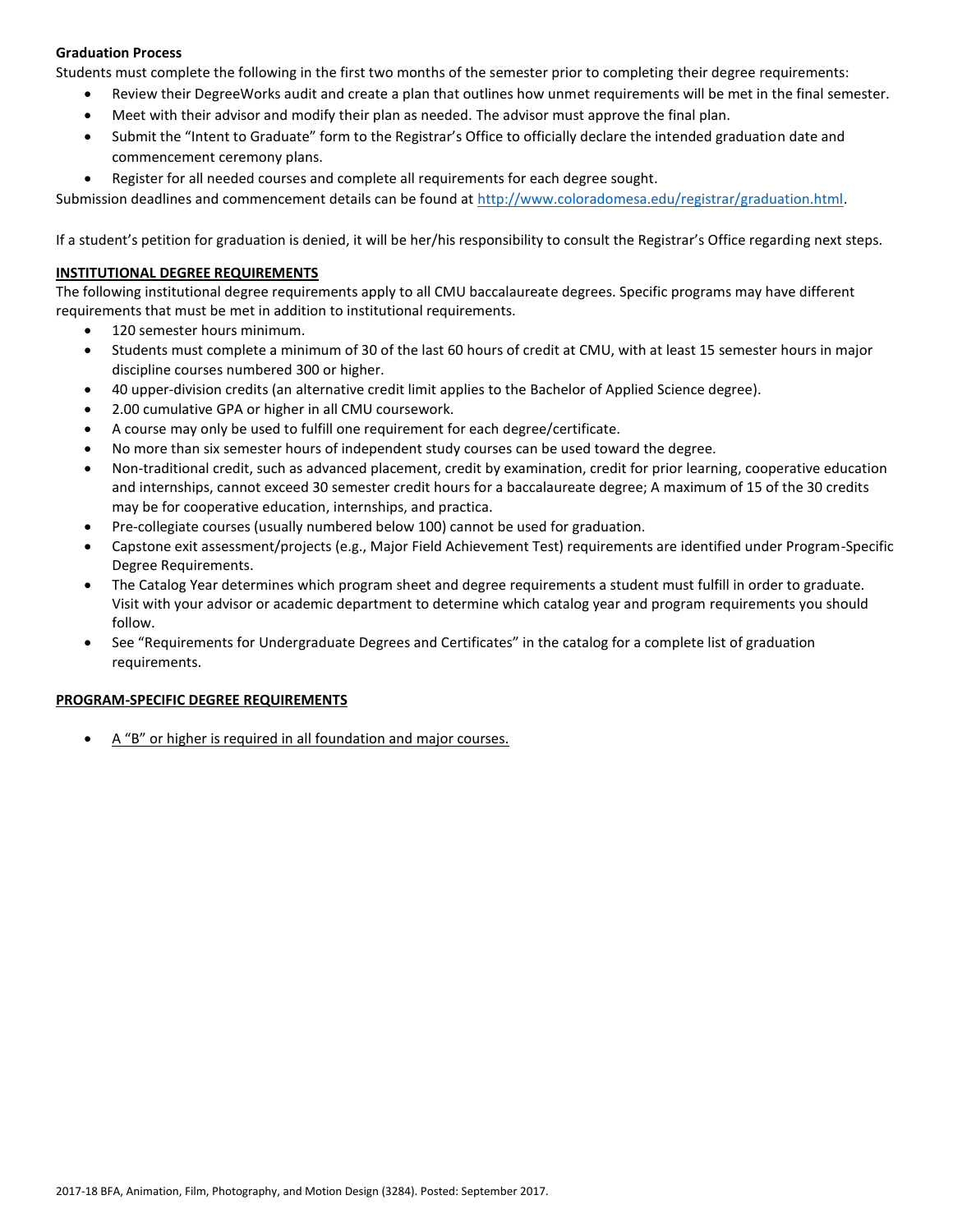#### **ESSENTIAL LEARNING REQUIREMENTS** (31 semester hours)

See the current catalog for a list of courses that fulfill the requirements below. If a course is an Essential Learning option and a requirement for your major, you must use it to fulfill the major requirement and make a different selection for the Essential Learning requirement.

**English** (6 semester hours, must receive a grade of "C" or better and must be completed by the time the student has 60 semester hours.)

- ENGL 111 English Composition (3)
- ENGL 112 English Composition (3)

**Mathematics** (3 semester hours, must receive a grade of "C" or better, must be completed by the time the student has 60 semester hours.)

MATH 110 - College Mathematics (3) or higher

#### **Humanities** (3 semester hours)

 $\Box$  Select one Humanities course (3)

#### **Social and Behavioral Sciences** (6 semester hours)

- $\Box$  Select one Social and Behavioral Sciences course (3)
- $\Box$  Select one Social and Behavioral Sciences course (3)

#### **Natural Sciences** (7 semester hours, one course must include a lab)

- $\square$  Select one Natural Sciences course (3)
- $\Box$  Select one Natural Sciences course with a lab (4)

#### **History** (3 semester hours)

 $\Box$  Select one History course (3)

#### **Fine Arts** (3 semester hours)

 $\Box$  Select one Fine Arts course (3)

#### **OTHER LOWER-DIVISION REQUIREMENTS**

**Wellness Requirement** (2 semester hours)

- $\Box$  KINE 100 Health and Wellness (1)
- $\Box$  Select one Activity course (1)

### **Essential Learning Capstone** (4 semester hours)

Essential Learning Capstone must be taken after completion of the Essential Learning English and Mathematics requirements, and when a student has earned between 45 and 75 hours.

- ESSL 290 Maverick Milestone (3)
- $\Box$  ESSL 200 Essential Speech (1)

**FOUNDATION COURSES** (15 semester hours, must pass all courses with a grade of "B" or higher.)

- ARTE 101 Two-Dimensional Design (3)
- ARTE 102 Three-Dimensional Design (3)
- $\Box$  ARTE 118 History of Art, Prehistory to Renaissance (3)
- ARTE 119 History of Art, Renaissance to Present (3)
- $\Box$  ARTS 151 Foundation Drawing I (3)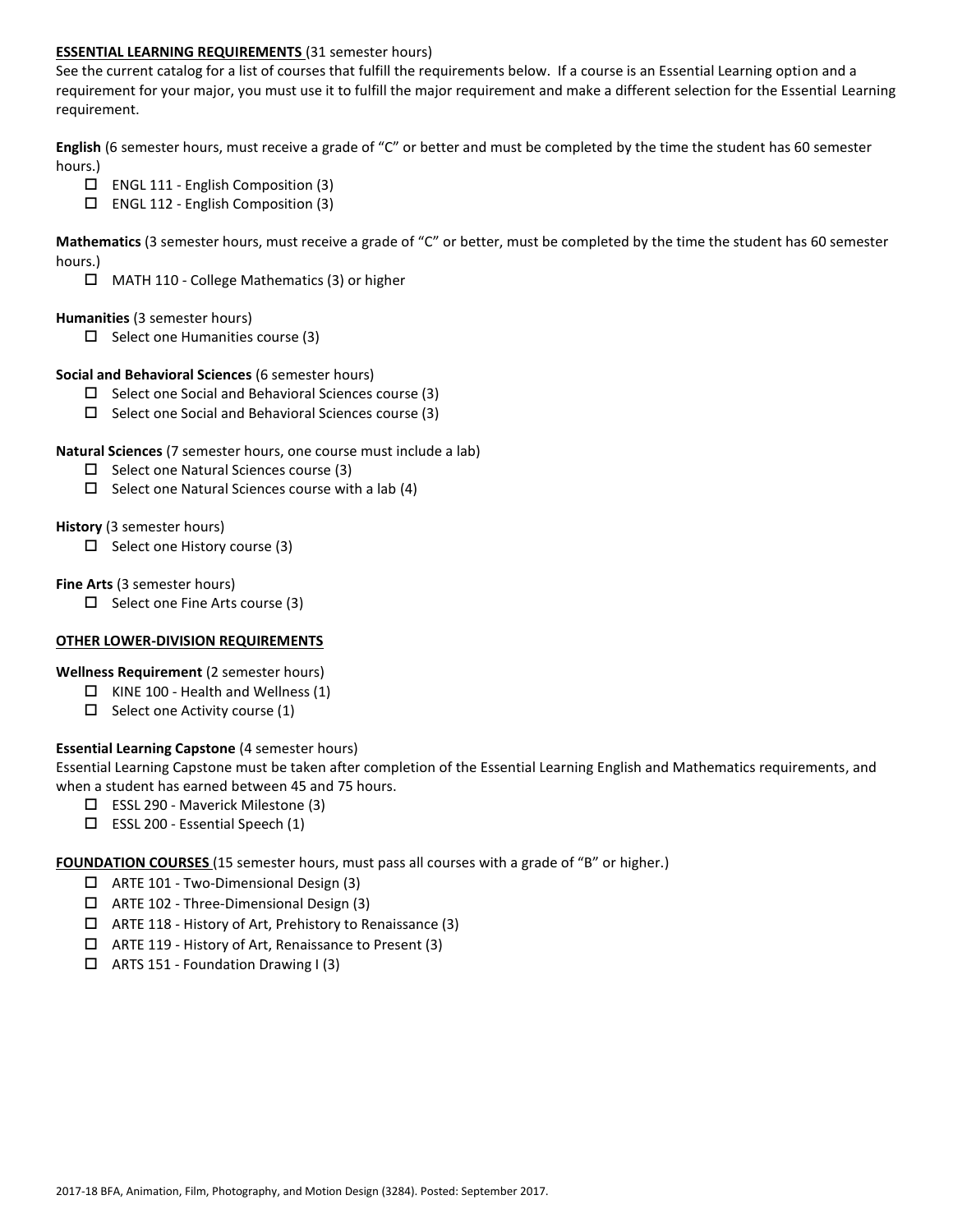# **BFA: ANIMATION, FILM, PHOTOGRAPHY AND MOTION DESIGN REQUIREMENTS** (51 semester hours, must pass all courses with a

grade of "B" or higher.)

#### **Art History Course** (3 semester hours)

ARTH 324 - History of Graphic Design (3)

#### **Animation, Film, Photography & Motion Design Courses** (48 semester hours)

- ARTA 123 Lights! Camera! Action! (3)
- $\Box$  ARTA 222 Principles of Digital Photography (3)
- ARTA 223 Image and Motion (3)
- ARTA 224 Principles of Film and Motion Design (3)
- ARTA 225 Principles of Animation (3)
- $\Box$  ARTA 322 Intermediate Photography (3)
- ARTA 323 Character Design and Story Concepts (3)
- ARTA 324 2D Animation and Motion Design (3)
- ARTA 325 3D Digital Modeling (3)
- ARTA 326 Digital Filmmaking (3)
- ARTA 327 Sound Principles and Production (3)
- $\Box$  ARTA 422 Advanced Photography and Studio Lighting (3)
- ARTA 424 Animation, Film, Photography, and Motion Design Studio I (3)
- ARTA 425 Animation, Film, Photography, and Motion Design Studio II (3)
- ARTA 426 Advanced Motion Studio (3)
- ARTA 427 Portfolio and Demo Reel (3)

**GENERAL ELECTIVES** (All college level courses appearing on your final transcript, not listed above that will bring your total semester hours to 120 hours. 17 semester hours)

| $\mathbf{1}$ |  |
|--------------|--|
|              |  |
|              |  |